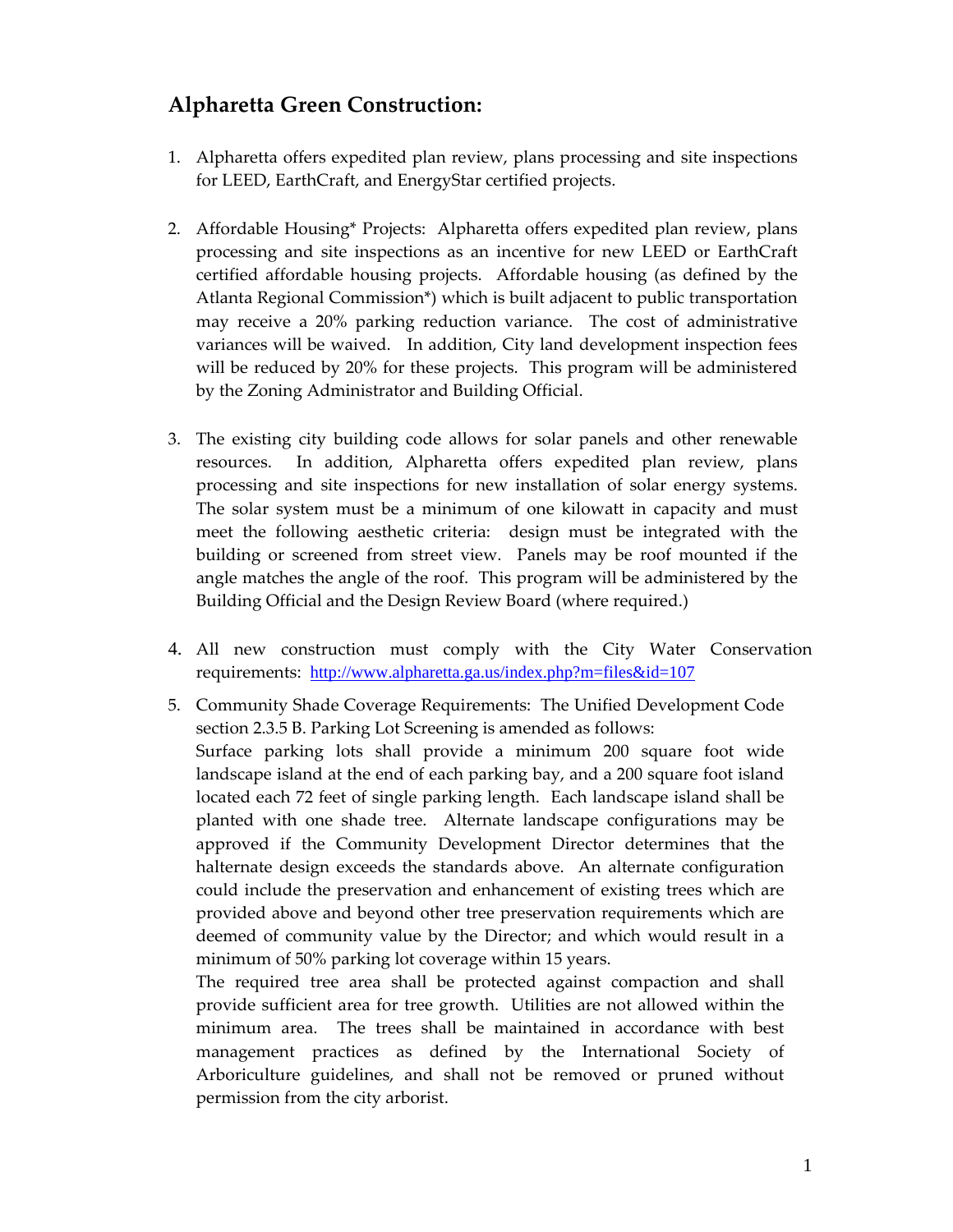- 6. Alpharetta has bicycle and pedestrian goals which may impact your design, these include:
- Locate sidewalks on all collector and arterial roadways.
- *Provide bicycle and pedestrian connections from all activity centers (i.e. schools, commercial districts, parks, etc.), and ensure that sidewalks exist from all public transportation in areas that link to the existing sidewalk system.*
- **•** *Provide "bike-friendly" shoulders along roadways.*

Please contact John Maloney at [jmaloney@alpharetta.ga.us](mailto:jmaloney@alpharetta.ga.us) if you have questions about your project.

## **Energy Efficiency**

- 7. Lighting: New light fixtures shall be installed with energy efficient bulbs and existing light fixtures shall utilize energy efficient bulbs when bulbs are replaced.
- 8. Night Sky requirements: For all new commercial developments and buildings that require a permit, all outdoor lighting fixtures shall meet the requirements of this policy. All building additions or modifications of twenty‐five (25) percent or more in terms of additional dwelling units or gross floor area shall also comply with these requirements.

## TABLE 'A'

| At Property Lines Including Rights-of-Way                      | Maximum Foot-candles |
|----------------------------------------------------------------|----------------------|
| At property line abutting a residential or an agricultural use | 1.0                  |
| At property line abutting an office or institutional use       | 1.5                  |
| At property line abutting a commercial or industrial use       | 1.5                  |

TABLE 'B'

| <b>Off-Street Parking Lots</b> | Average Foot-<br>candles | Maximum Foot-<br>candles |
|--------------------------------|--------------------------|--------------------------|
| Residential areas              | 2.0                      | 4.0                      |
| Office-professional<br>areas   | 3.0                      | 6.0                      |
| Light industrial               | 4.0                      | 8.0                      |

- c. Flood or spot lamps must be positioned no higher than 45 degrees above straight down (half‐way between the vertical and the horizontal) when the source is visible from any off-site residential property or public roadway.
- d. All light fixtures that are required to be shielded shall be installed and maintained in such a manner that the shielding is effective as described herein for fully shielded fixtures.
- e. Multi use development lighting must conform to the standards of its respective uses.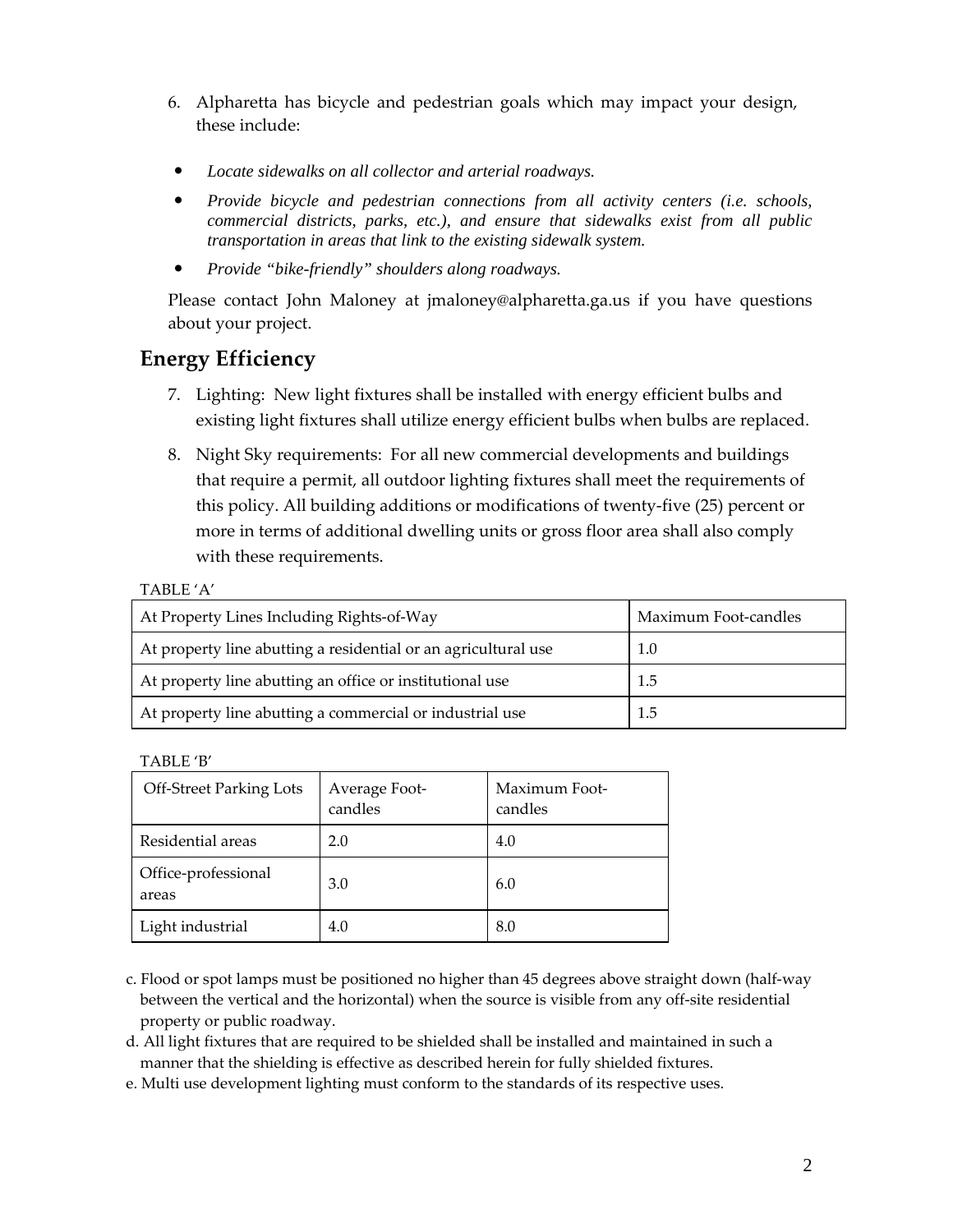f. Illumination levels are measured from any height and orientation of the measuring device at any location along the property line, except the lighting of parking lots shall be measured at grade with the meter sensor held horizontally on the surface.

*5. Special Uses.* All lighting not directly associated with the special use areas designated below shall conform to the lighting requirements described above.

- a. Outdoor Sports or Recreation Fields*.* Lighting of outdoor recreational facilities (public or private), such as, but not limited to, outdoor athletic fields, courts, and tracks shall meet the following requirements:
- 1. Facilities designed for municipal leagues, elementary to high school levels of play and training fields for recreational or social levels of play, college play, semi‐professional, professional or national levels of play shall utilize luminaries with minimal uplight consistent with the illumination constraints of the design. Where fully shielded fixtures are not utilized, acceptable luminaries shall include those which:
- a. Are provided with internal and/or external glare control louvers or lenses, and are installed so as to minimize uplight and offsite light spillover and glare; and
- b. Are installed and maintained so as to avoid aiming no more than 2.5 times the mounting height.
- c. Illumination levels shall not exceed 1.5 foot‐candles at any location along any non‐residential property line, and 1.0 foot‐candles at any location along any residential property line.

*6. Curfew.* All events shall be scheduled so as to complete all activity no later than 11:000 p.m. Illumination of the playing field, court or track shall be permitted after the curfew only to conclude a scheduled event that was unable to conclude before the curfew due to unusual circumstances. Field lighting for these facilities shall be turned off within 30 minutes after the last event of the night.

*7. Setback*. All light poles shall be set back the greater of fifty feet or one foot for every foot in height from any residential property line or right‐of‐way.

- 8. *Service Station Canopies and Parking Structures.*
- a. All luminaries mounted on or recessed into the lower surface of service station canopies and parking structures shall be fully shielded and utilize flat lenses.
- b. The total light output of luminaries mounted on the lower surface, or recessed into the lower surface of the canopy, and any lighting within signage or illuminated panels over the pumps, shall not exceed 30 foot‐candles.
- c. The total light output of illuminated areas of a service station other than as detailed in 2 above shall not exceed 15 foot‐candles.
- d. Illuminance levels for the interior of parking structures, where interior lighting is visible from outside the structure, shall conform to the IESNA recommendation (RP‐20).
- e. Lights shall not be mounted on the top or sides of a canopy and the sides of a canopy shall not be illuminated.

9. *Security Lighting.*

- a. Security lighting shall be directed toward the targeted area.
- b. Sensor activated lighting must be located in such a manner as to prevent direct glare and lighting into properties of others or into a public right‐of‐way, and the light shall not be triggered by activity off the property.
	- *10. Pedestrian Path Lighting.*
- a. Lighting post shall not exceed 16 feet from the finished grade.
	- *11. Architectural Accent Lighting.*
- a. Fixtures used to accent architectural features, materials, colors, style of buildings, landscaping, or art shall be located, aimed and shielded so that light is directed only on those features. Such fixtures shall be aimed or shielded to minimize light spill into the dark night sky in conformance with the luminaire standards.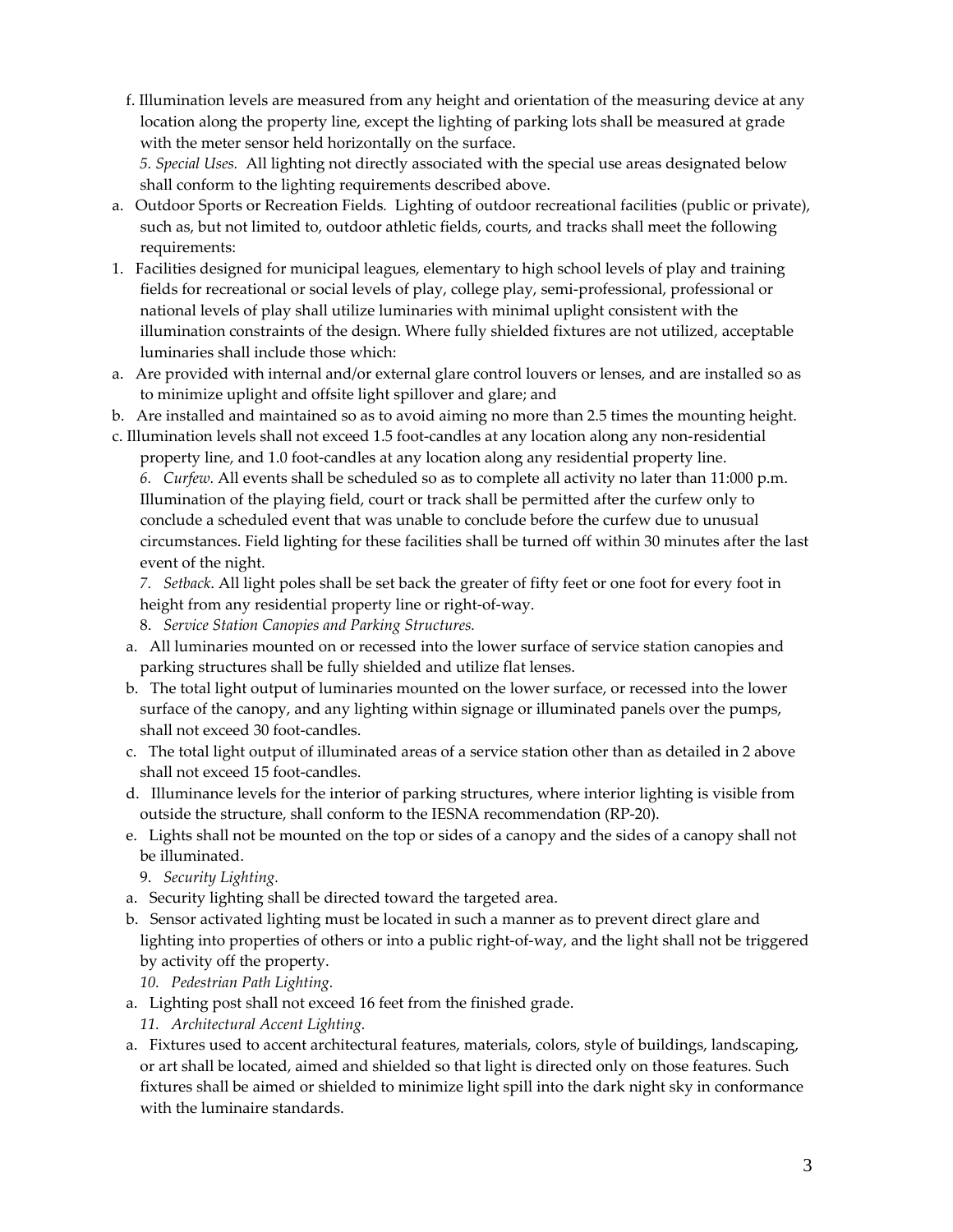- b. Lighting fixtures shall not generate glare, or direct light beyond the facade onto a neighboring property, streets or into the night sky.
	- *12. Commercial Parking Areas.*
- a. All lighting fixtures servicing parking lots, except floodlights, shall be cutoff fixtures, directed downward and not toward buildings or other areas. The ratio of the average illumination to the minimum illumination shall not exceed 4:1.
- b. Floodlights should be aimed or shielded to minimize uplight.
- c. Light poles used in parking lots shall not exceed 35 feet in height. *13. Street lights*
- a. The minimum level for new street lighting is 1 foot-candle, or as approved by the city engineer. *14. Commercial Signage.* Each lighted sign shall be eligible for a 10% square footage increase subject to meeting the following requirement:

a. The sign shall have a timer installed such that it will turn off the sign's illumination no later than two hours after close of business or midnight, whichever is latest. In the case of a business open past midnight, the timer shall turn off the sign's illumination at the close of business. The timer shall also activate the sign's illumination no earlier than one hour before sunset.

*15. Variances.* Any person may submit an application to the Board of Zoning Appeals for a variance from these requirements in accordance with the UDC provisions regarding variances.

*Exempt Lighting. The following luminaries and lighting systems are exempt from these requirements:* 

- *a. Lighting for pools used at night.*
- *b. Underwater lighting used for the illumination of swimming pools and fountains;*
- *c. Temporary holiday lighting;*

d. Lighting required and regulated by the Federal Aviation Administration, or other federal, state or local *agency;*

*e. Emergency lighting used by police, fire, or medical personnel, or at their direction;*

f. All outdoor light fixtures producing light directly from the combustion of fossil fuels, such as kerosene *and gasoline;*

g. Security lighting controlled and activated by a motion sensor device for duration of 10 minutes or less.

*h. Special event lighting*

- *i. Amphitheater lighting*
- *3. Prohibited Lighting. The following lighting systems are prohibited:*
- *a. Aerial lasers;*
- *b. Searchlight style lights;*

c. Other very intense lighting, defined as having a light source exceeding 200,000 lumens or intensity in *any direction of 2 million candelas or more;*

*4. Outdoor Lighting Standards. All nonexempt outdoor lighting fixtures shall meet the following criteria:* 

a. Fixtures shall be full cutoff placed so as to allow no light above the horizontal as measured at the *luminaire, except for period fixtures or as otherwise noted herein.*

b. Fixtures shall be located, aimed or shielded so as to minimize glare and stray light spilling over *property boundaries and into the public right of way in accordance with the following standards:*

## **City Of Alpharetta Owned New Construction or Renovation Projects additional requirements:**

1. All new buildings constructed and owned by the City of Alpharetta which have 5000 square feet or greater of occupied space shall be LEED certified (Leadership in Energy and Environmental Design for New Construction